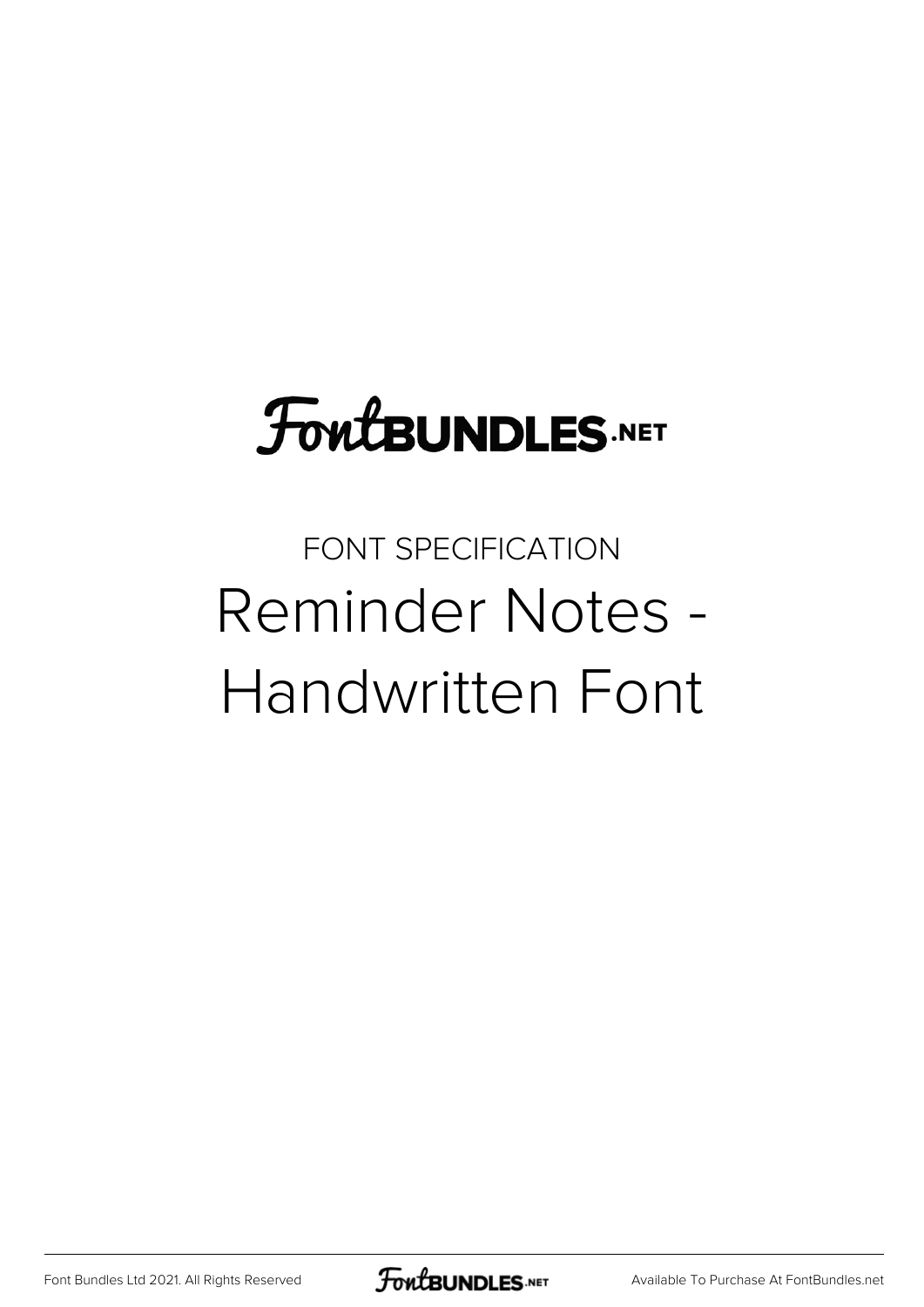#### Reminder Notes - Regular

**Uppercase Characters** 

## ABCDEFGHIJKLMNOPQRSTUV WXYZ

Lowercase Characters

### ABCDEFGHIJKLMNOPQRSTUVW  $XYZ$

**Numbers** 

#### 0123456789

Punctuation and Symbols



All Other Glyphs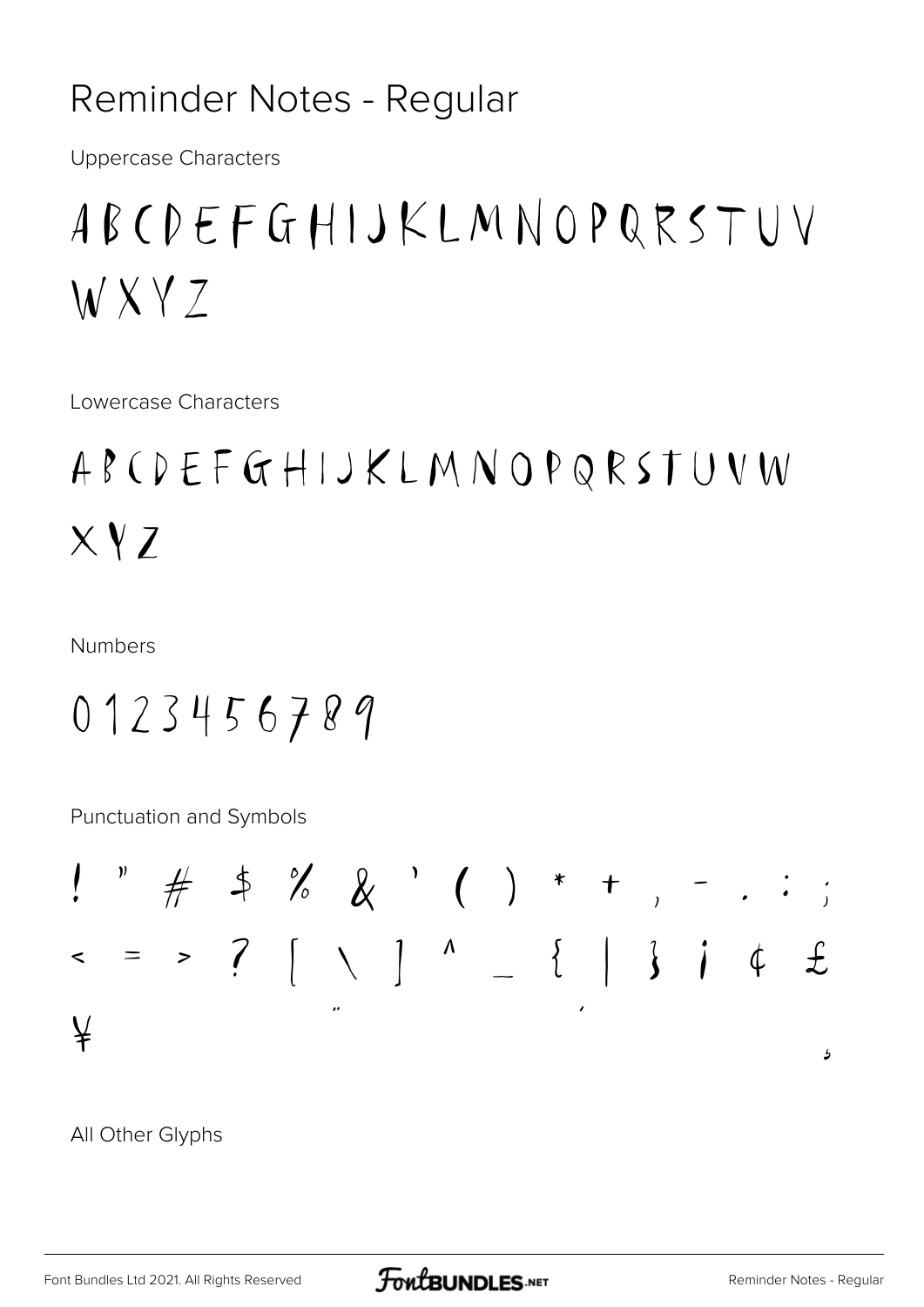